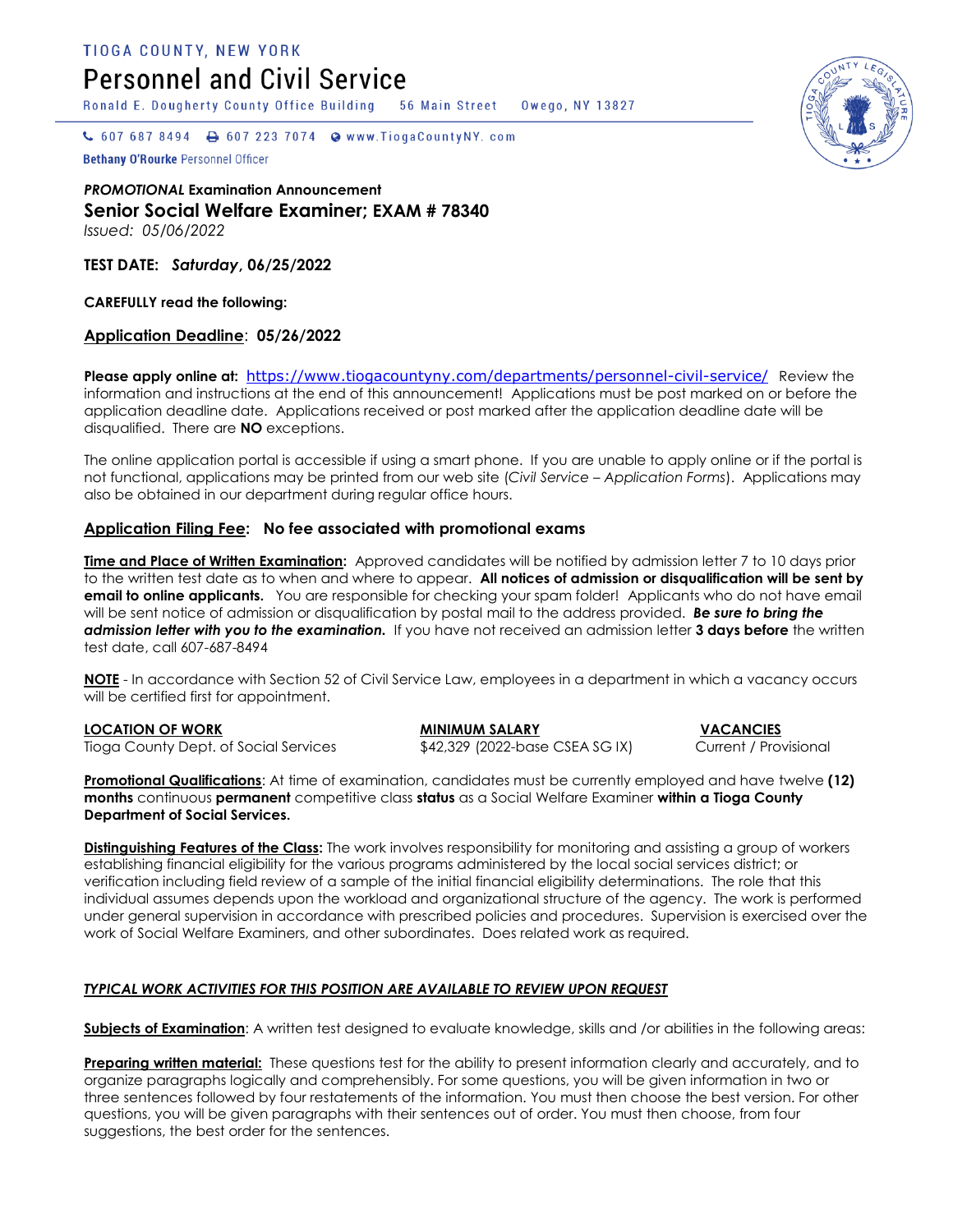## **Interpreting and applying written Social Welfare program materials, and using basic arithmetic in determining**

**eligibility for assistance:** You will be presented with written passages related to Social Services policies and procedures and be asked to interpret their meaning and/or apply this material to hypothetical case situations. Secondly, you will be given sets of written instructions and regulations regarding such Social Services programs as cash assistance, medical assistance, and Supplemental Nutrition Assistance Program (SNAP) benefits.

You must read and understand the instructions given, including schedules of arithmetic figures, and apply these instructions to hypothetical case problems. Some questions require using arithmetic to compute the correct amount of assistance.

Previous knowledge of Social Services programs or the eligibility process is not required.

**Interviewing:** You must apply principles and techniques of interviewing to such problems as asking and answering questions, explaining requirements and helping the client understand his or her responsibilities, helping the client feel at ease, structuring and controlling the interview, reacting appropriately to inconsistencies, dealing with a variety of feelings of clients, maintaining confidentiality, and identifying the need for and making appropriate referrals. In addition, some questions may deal with contacting or interacting with other community organizations and agencies to benefit the client or the general public.

**Supervision:** These questions test for knowledge of the principles and practices employed in planning, organizing, and controlling the activities of a work unit toward predetermined objectives. The concepts covered, usually in a situational question format, include such topics as assigning and reviewing work; evaluating performance; maintaining work standards; motivating and developing subordinates; implementing procedural change; increasing efficiency; and dealing with problems of absenteeism, morale, and discipline.

**Test guide:** A Guide for the Written Test for **Social Welfare Examiner** is available at the New York State website: [https://www.cs.ny.gov/testing/testguides.cfm.](https://www.cs.ny.gov/testing/testguides.cfm) Candidates not having access to a computer or the internet may request copy of the test guide from the municipal civil service office conducting this examination using the contact information found elsewhere on this announcement.

**Use of Calculators:** The use of a calculator is **ALLOWED.** Candidates are permitted to use quiet, hand-held, solar or battery powered calculators. Devices with typewriter keyboards, spell checks, personal digital assistants, address books, language translators, dictionaries, or any similar devices are prohibited. Cell phone calculators are prohibited.

**SENIORITY CREDIT:** Service starts with the time of original entry in the **permanent classified service** of the municipality in which promotion is sought. Credit or "points" will be added to a passing score of 70 or higher as follows:

| <b>POINTS</b> | <b>YEARS OF SERVICE</b> |
|---------------|-------------------------|
|               | Less than one (1)       |
|               | 1 year, up to six $(6)$ |
| 2             | Over 6, up to 11        |
| 3             | Over 11, up to 16       |
| 4             | Over 16, up to 21       |
| 5             | Over 21, up to 26       |
|               |                         |

### **Tioga County is an Equal Opportunity Employer**

#### **ADDITIONAL INFORMATION AND INSTRUCTIONS**

**ADDITIONAL EXAMINATION CREDIT – Children of Firefighters and Police Officers Killed in the Line of Duty:** In conformance with Section 85-a of the Civil Service Law, children of firefighters and police officers killed in the line of duty shall be entitled to receive an additional ten points in a competitive examination for original appointment in the same municipality in which his or her parent served. If you are qualified to participate in this examination and are a child of a firefighter or police officer killed in the line of duty in this municipality, please inform this office of this matter when you submit your application for examination. A candidate claiming such credit has a minimum of two months from the application deadline to provide the necessary documentation to verify additional credit eligibility. However, no credit may be added after the eligible list has been established.

**ADDITIONAL EXAMINATION CREDIT – Veterans or Disabled Veterans** desiring to claim additional credit must request and file an Application for Veterans' Credit at any time between the date of application for examination(s) and the date of the establishment of the resulting eligible list. These credits may only be used once. Effective January 1, 1998, the State Constitution was amended *to permit a candidate currently in the armed forces to apply for and be conditionally granted veterans' credit in examination*. *You may not claim veterans' or disabled veterans' credits after the Eligible List has been established*. It is the candidate's responsibility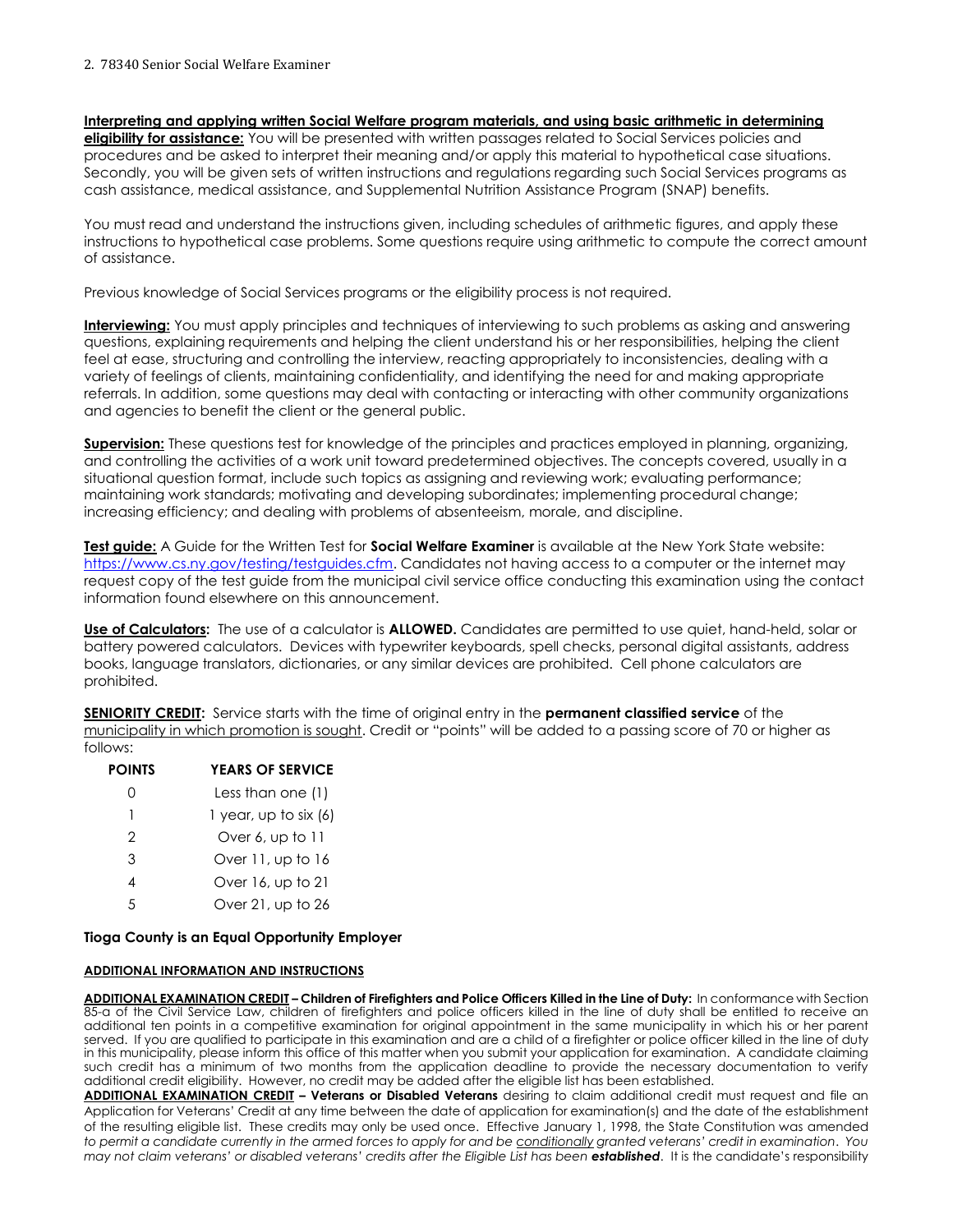to request and submit an Application for Veterans' Credit before the Eligible List is established. Veterans' credits will only be added to passing examination scores

**ALTERNATIVE TEST DATE:** When a candidate is aware of a conflict prior to the scheduled test date, the candidate must notify the Department of Personnel and Civil Service in writing as soon as possible. For emergency situations that occur on the scheduled written test date, the candidate must notify the Department no later than three (3) days following the Saturday on which the written test was held. This request may be made by a member of the immediate family or household in the event of a death in the immediate family or a serious illness. Follow link to view this department's policy:

<http://www.tiogacountyny.com/media/1902/alternativetestdatepolicy.pdf>

APPLYING FOR MULTIPLE EXAMINATIONS SCHEDULED FOR THE SAME DAY (Cross-Filing): You must notify all agencies with which you have filed an application of the test site at which you wish to take your examination(s). If you have applied for both *State and Local* government examinations, you must notify Tioga County Department of Personnel **no later than two weeks prior to the test date** of your intent to take both a State and a Local government examination. When taking both a State and a Local government examination you will be required to take all your examinations at a State examination center. You will be advised by letter when and where to report for your examinations.

For Tioga County examinations, the Multiple Exam Notice form must be completed. This form is available in the Tioga County Department of Personnel & Civil Service, online a[t www.tiogacountyny.com,](http://www.tiogacountyny.com/) or by calling (607) 687-8207. **If you do not submit your Multiple Exam Notice form two weeks prior to the test date, you may NOT be allowed to sit at the test site you have selected. If you appear at a test site but did not designate this location as your test site on your form, you may NOT be allowed to take your examination(s) at that location.**

**APPOINTMENT** from an eligible list must be made from the top three candidates willing to accept the appointment. The resulting eligible list will be used to fill current or future appropriate vacancies within Tioga County's jurisdiction.

**BACKGROUND INVESTIGATION and Additional Screenings:** Candidates may be subject to a thorough background investigation. If requested, applicants will be required to authorize access to educational, financial, employment, criminal history, or other records. **Effective 01/01/16, a criminal background check is required prior to employment within any Tioga County department.** Depending upon the position sought, conviction of a felony, misdemeanor or other offense may bar appointment. At the discretion of the appointing authority, candidates may be subject to additional screenings as a term and condition of employment, including but not limited to: fingerprinting, psychological, or drug testing. Depending upon appointing authority, applicants may be required to submit the necessary fees for the fingerprint processing. Per Tioga County Civil Service Rule IX (3): A record of disrespect for the requirements and processes of law may be grounds for disqualification for examination or, after examination, for certification and appointment.

**CHANGE OF ADDRESS:** When a candidate's residence and/or mailing address changes, it is his/her responsibility to notify the Tioga County Personnel Department of such change by submitting a **Change of Information Form.** Documentation may o be required to validate a change in residence.

**CHANGE OF NAME:** When a candidate's name changes, it is his/her responsibility to notify the Tioga County Personnel Department of such change by submitting a **Change of Information Form.** 

**DISQUALIFICATION:** Any applicant may be disqualified for examination, or after examination, for certification and appointment that is not in compliance with the standards and requirements set forth in Section 50 (4) of the Civil Service Law.

**ELIGIBLE LIST:** In accordance with Section 61 (1) of the Civil Service Law, and as determined by the Tioga County Department of Personnel & Civil Service, the eligible list resulting from this examination *may* be used to fill vacancies in similar related titles.

**EVALUATION OF FOREIGN POST-SECONDARY EDUCATION:** If your degree and/or college credit was awarded by an educational institution outside of the United States or its territories, you must provide independent verification of equivalency. A listing of acceptable companies which provide this service may be obtained from the following:

<http://www.cs.state.ny.us/jobseeker/degrees.cfm> or by contacting the Tioga County Department of Personnel. You will be responsible for the required evaluation fee.

**EXAM HOLDINGS:** In the instance where both a *promotional* and an *open-competitive examination* are held for the same title, a mandated *promotional list will be used first* to fill any positions. If you meet both the *promotional* and *open-competitive minimum qualifications*, you must file a separate application and pay any required fee(s) for each exam in order to be considered. **EXPERIENCE:** All experience required to meet the acceptable training and experience is full-time experience. (Part-time experience

will be credited on a prorated basis.)

**FALSIFICATION** of any part of the "Application for Examination or Employment", "Change of Information Form", or any related documentation may result in disqualification before or after examination in accordance with Tioga County Civil Service Rule IX and/or Civil Service Law Section 50.4.

**FEES:** Candidates must submit a separate application fee or Application Fee Waiver form for each open-competitive examination that the candidate is applying to take. Candidates will be disqualified from taking the exam if the application fee or waiver form is not received, as directed, from the Tioga County Department of Personnel & Civil Service.

**FORMAT:** The test may be in written form or it may be administered on a personal computer (PC). The type of test will be stated on the admission notice.

**FORMS:** Civil Service Applications, Fee Waivers, Cross-File Notification, and Change of Information Form may be obtained online at: [https://www.tiogacountyny.com/departments/personnel-civil-service/.](https://u2769118.ct.sendgrid.net/wf/click?upn=uYMm-2FEoLyqOdZS3CMRUeSFGihkD-2BiXtKNApljFoqh37xE-2FNreP0IuuAewtQfdueSW-2BpZy-2BfUjR-2FVCpwM9UdVnfnA2TICkwcwxjX32sKOAcA-3D_RHlXTVCoP695cOfBMAOclRzrqvDLoKyOL-2FTu445atF7ZnzqGbq1-2FxcU2Ex3YOQ0i2bCQ68DOHw3Rjlxl9EWGS1-2FyJeJd0d0p9osBuaiWLdell4jO3-2FwPyLBPcZkZNpVzP83dxTny-2BvDQ3gZ6fMUyCmrf4jYRNo-2FITDTXG93CfxJWnZWTVhtmLOAzAcqCH968glVJmNl28m5M6FLLUSvm2m4vacNNvHVvBK7hf0OXq-2Bs-3D) These forms may also be obtained from the **Tioga County Department of Personnel & Civil Service, Ronald E. Dougherty County Office Building, 56 Main St., Owego, NY 13827, (607) 687-8207.**

**MINIMUM QUALIFICATIONS: You MUST** specifically state how you meet these requirements when completing the application. Unless otherwise noted, qualifications must be met at time of application. *Ambiguity and vagueness will NOT be resolved in your favor*. **NOTIFICATION:** If an application is disapproved, notice will be sent by email. Applicants are responsible for checking their spam folder.Applicants who do not have email will be sent notice of admission or disqualification by postal mail to the address provided. T*his department does not take responsibility for non-delivery or postal delay.* If the applicant does not receive either a disapproval letter or an admission notice **3 days before** the date of the exam, call (607) 687-8207.

**RATING:** This written and/or training and experience examination is being prepared and rated by the New York State Department of Civil Service in accordance with Section 23-2 of the Civil Service Law. The provisions of the New York State Civil Service Rules and